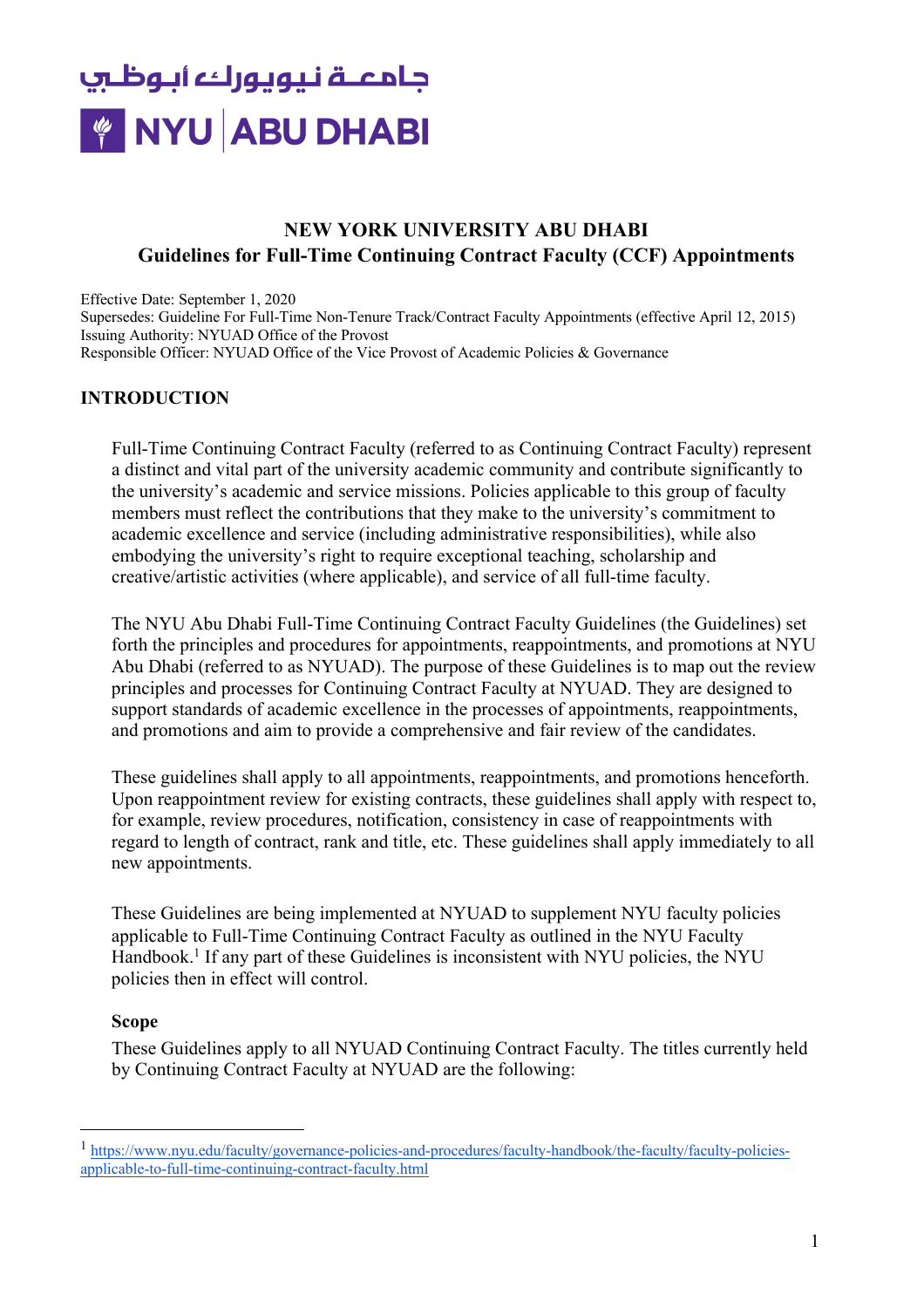- Arts Professor (Associate Arts Professor, Assistant Arts Professor)
- Professor of Practice (Associate Professor of Practice, Assistant Professor of Practice)
- Senior Language Lecturer (Language Lecturer)
- Senior Lecturer (Lecturer, Associate Lecturer, Assistant Lecturer)
- Teaching Professor (Associate Teaching Professor, Assistant Teaching Professor)
- Research Professor (Research Associate Professor, Research Assistant Professor)
- Global Professor
- Professor, Non-Tenure (Associate Professor, Assistant Professor)<sup>2</sup>

### **Rights and Responsibilities**

The responsibilities of Continuing Contract Faculty at NYUAD include, among others: teaching assignments, student advisement, program and committee responsibilities, scholarship and creative activities (where applicable), and avoidance of conflicts of interest.

 internal research grants funded by NYUAD (when eligible).4 The rights and privileges of NYUAD Continuing Contract Faculty are governed by the NYU Faculty Handbook and the NYUAD Faculty Governance Guidelines.<sup>3</sup> They include, among others, academic freedom, leaves of absence, as well as serving as Principal Investigator on

### **Participation in NYUAD Governance**

Other than eligibility for tenure, and except for participation in tenure decisions or those otherwise set aside by University Bylaws as falling within the exclusive domain of tenured and tenure track faculty, Continuing Contract Faculty enjoy the same rights and responsibilities as tenured and tenure-track faculty members in the governance of NYUAD and in the academic divisions in which they teach. Voting rights at NYUAD are extended to Continuing Contract Faculty in accordance with the guiding principles of the NYU Faculty Handbook and the NYUAD Faculty Council. In accordance with University Bylaws, Section 82(c), *Faculty Membership, College and School Governance*, Continuing Contract Faculty may hold their own faculty meetings and may grant rights of attendance and voting privileges to other categories of faculty of NYUAD.

### **Future Amendments**

Any amendment to these guidelines must be in writing and must be approved by the Provost of NYUAD, following consultation with the NYUAD Faculty Council, and the Provost of NYU.

### **1. REVIEW PRINCIPLES**

 $2 \text{ An ongoing review in AY } 2019/20$  is determining the appropriateness and usage of these titles in conjunction with an assessment of faculty appointment policies at NYUAD as the institution has evolved.

<sup>3</sup> https://intranet.nyuad.nyu.edu/faculty-resources/governance/governance-guidelines/

 $<sup>4</sup>$  All NYUAD standing, full-time faculty currently have PI-status for internal research grant opportunities offered by</sup> NYUAD.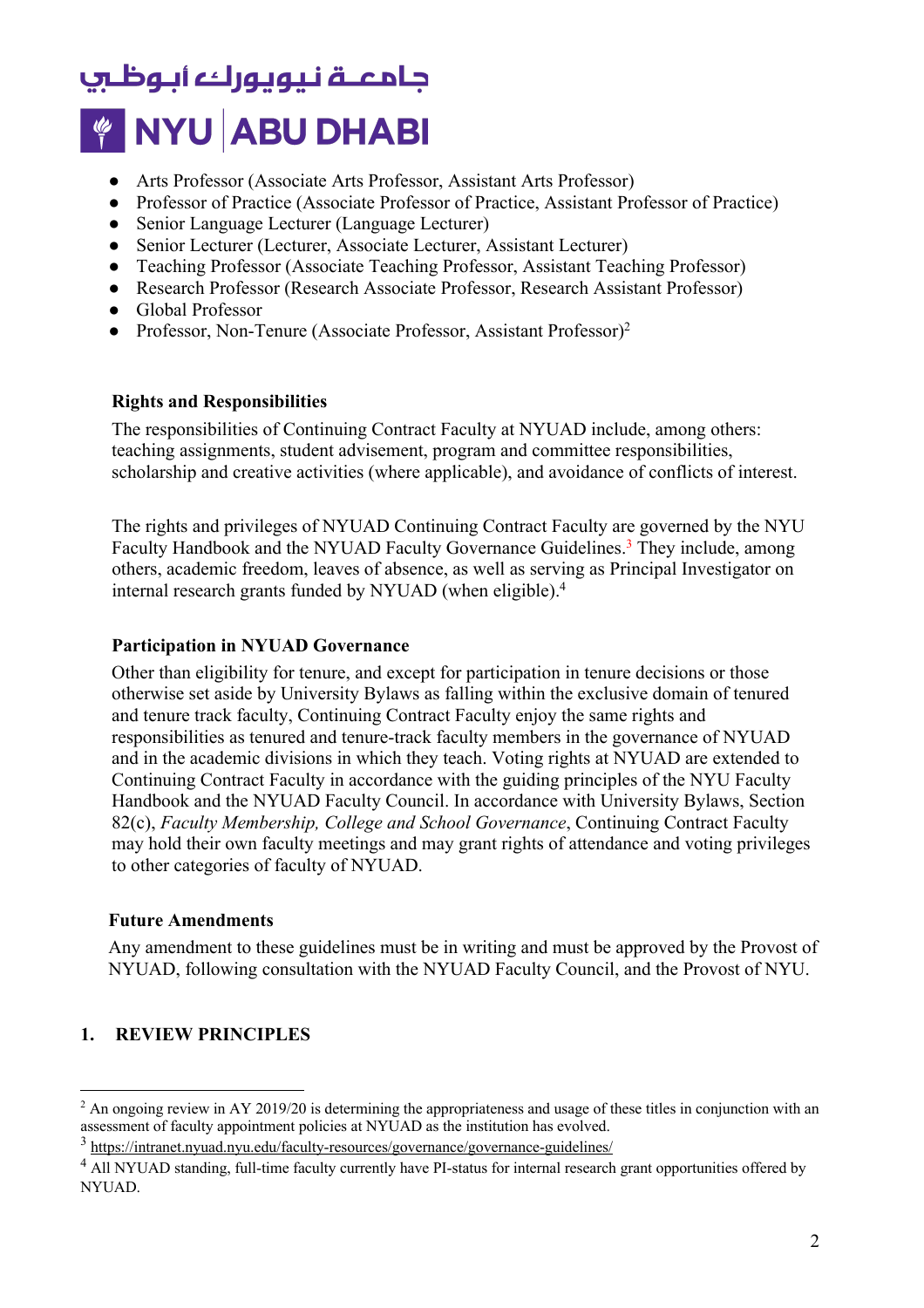These guidelines regarding Continuing Contract Faculty shall apply to all appointments, reappointments and promotions, subject to the terms of the employment contract between the faculty member and NYUAD, and the laws of the United Arab Emirates (UAE).

### **Authorization**

All faculty lines and appointments require prior authorization from the NYUAD Provost. All initial appointments, reappointments, and promotions of faculty shall be approved by the NYUAD Provost and are normally initiated by the relevant NYUAD Divisional Dean following consultation with the relevant faculty.

#### **Criteria for Review**

All contracts must include a clear statement of the criteria for each scheduled review for reappointment and/or promotion. These criteria must be part of the docket transmitted to the Faculty Review Committee.

Guiding criteria for the formal review may include, without limitation:

1) commitment to excellence in teaching, as evidenced by, for example, syllabi and other course materials, course/program development and innovation, instructor development, student advising, capstone supervision, classroom observations, reports from program heads, self-presentation, samples of student works (scholarly or creative/artistic), evidence of learning beyond the classroom, student evaluations, etc.;

for example, research, publications, creative productions, exhibitions, and performances; 3) student advising and mentoring; 2) (when applicable) scholarly and/or artistic/creative activity, including, but not limited to,

4) service including, but not limited to, service to the University community and within and to one's profession; and

5) additional academic roles and administrative responsibilities that contribute to NYUAD and the University's educational, research, and service mission.

The expectations for achievement in teaching (based on contractually assigned teaching load/course equivalencies), service, and (if applicable) scholarly and/or artistic/creative activity, in order to achieve reappointment or promotion must be set out clearly in each individual contract.

In cases where professional, scholarly and/or artistic/creative activity are required or encouraged for reappointment and promotion, relevant funding to support this activity will be made available. In addition, information will be shared and publicly announced about respective internal grant/funding opportunities (on a competitive basis and with clear designations of eligibility) to support this activity.

The career pathway for Continuing Contract Faculty must be specified in the initial contract (or any subsequent reappointment after these guidelines have come into effect). Faculty may choose whether to be evaluated for promotion or reappointment at the same rank. Candidates who apply for promotion and are unsuccessful will still be eligible for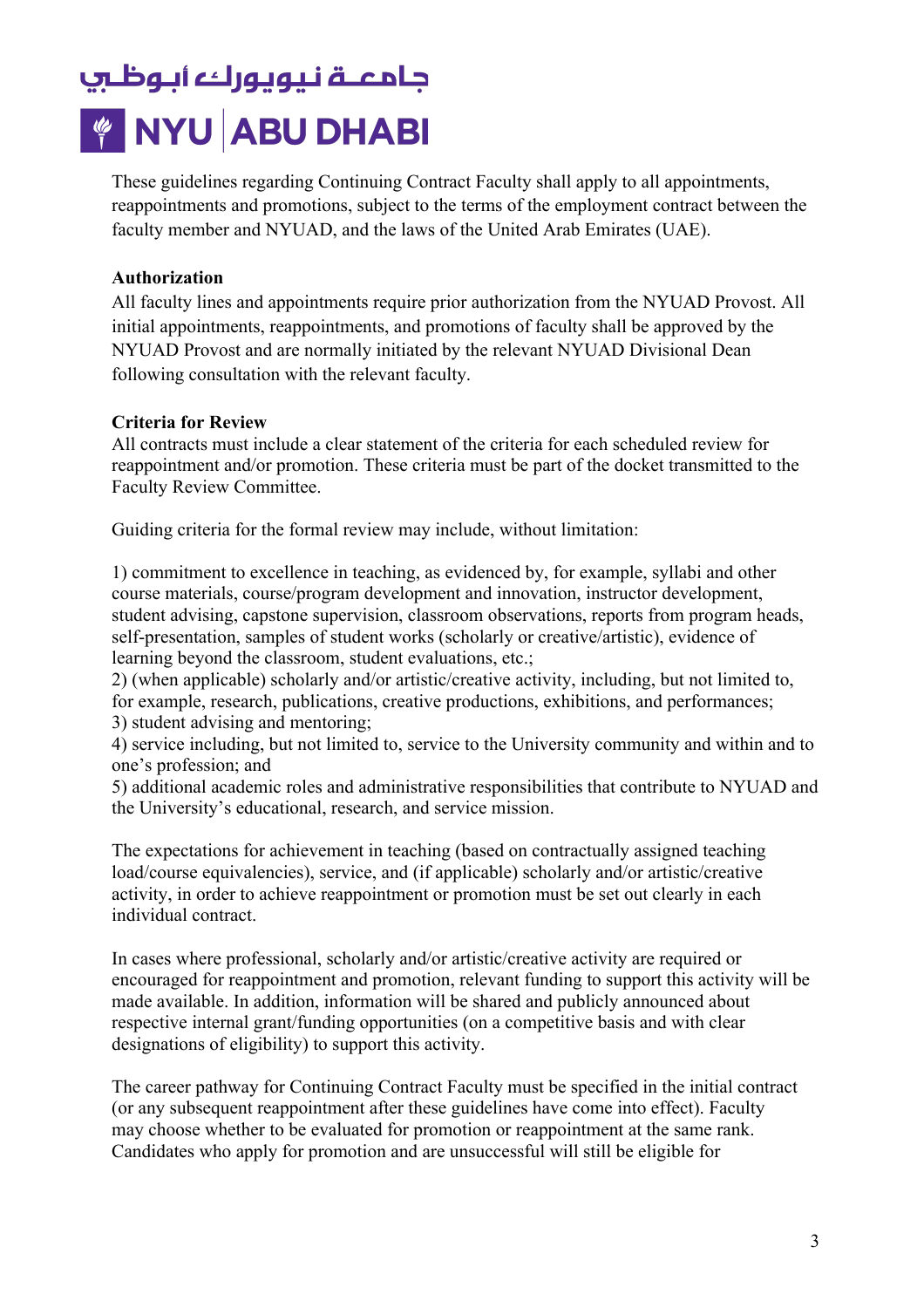reappointment at the same rank. The relative criteria for promotion or reappointment are to be specified in the original letter of appointment.

### **Terms of Appointment**

Continuing Contract Faculty are typically appointed for a period of three to five years within the context of UAE labor regulations and in consideration of the range of individual circumstances and curricular needs:

- Rank of Lecturer: 3-5 years.
- Rank of Assistant Professor: 3 years.
- Rank of Associate Professor: 4 years.
- Rank of Full Professor/Senior Lecturer: 5 years.

Reappointment after the completion of a successful review process must be at the same rank (except in cases of promotion) with consistency in title and will typically be at least for the same duration as the previous contract length.

In some cases, Continuing Contract Faculty appointments can be made for a period of one or two years at the faculty member's request or to address a specific academic need or a major programmatic change. Faculty members on continuous one-year appointments are expected to move to multi-year appointments after the completion of two consecutive, successful review processes.

In case of a negative review, the final year of the contract will become the terminal year of appointment.

On an exceptional basis, an additional one-year extension may be offered upon prior authorization by the NYU Provost; a successful formal review by the end of the then penultimate year of the contract may result in a multi-year reappointment.

### **Notification**

For Continuing Contract Faculty on a contract of three or more years (both on an initial or subsequent three or more years contract), the review process for reappointment will take place in the final semester of the penultimate year of the contract, and the faculty member will be notified as to reappointment by no later than the end of the academic year of the penultimate year of the contract (i.e., August 31, in most cases).

Continuing Contract Faculty on a one or two-year contract will be notified of the reappointment decision by no later than 180 days prior to the expiration date of the appointment (i.e., March 1, in most cases).

| <b>Contract Term</b>                                        | <b>Docket</b><br><b>Materials Due</b> | Timeline                                | <b>Notification</b>                                                                   |
|-------------------------------------------------------------|---------------------------------------|-----------------------------------------|---------------------------------------------------------------------------------------|
| Probationary period and<br>review for all initial contracts | N/A                                   | Within first six month of<br>employment | 180 days after the start<br>date of the appointment<br>(by March 1, in most<br>cases) |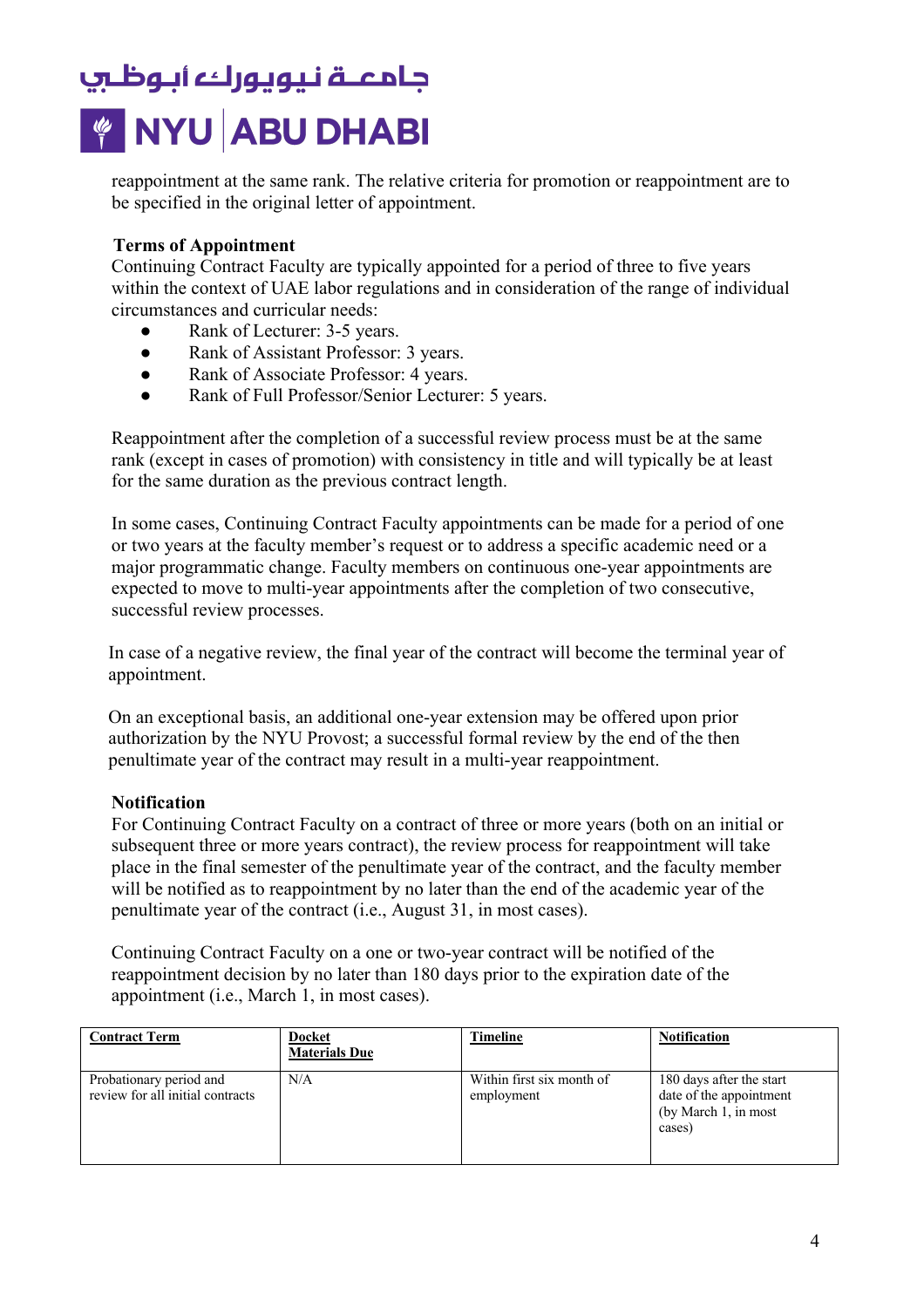| Initial or Subsequent 1 or 2-           | Typically by            | Third semester of                                                | 180 days prior to                                                                                                       |
|-----------------------------------------|-------------------------|------------------------------------------------------------------|-------------------------------------------------------------------------------------------------------------------------|
| Year Contract                           | October 1 (for 2)       | second year (for                                                 | expiration date of the                                                                                                  |
|                                         | -Year Contracts)        | 2 - Year                                                         | appointment (by March 1,                                                                                                |
|                                         |                         | Contracts)                                                       | in most cases)                                                                                                          |
|                                         |                         |                                                                  |                                                                                                                         |
|                                         |                         |                                                                  |                                                                                                                         |
| Consecutive 1 or 2-Year<br>appointments | Typically by October 1  | First semester of the third<br>year of continuous<br>appointment | 180 days prior to<br>expiration date of the<br>appointment (by March 1,<br>in most cases)                               |
| Multi-Year Contracts of $3+$<br>Years   | Typically by December 1 | Final semester of the<br>penultimate year of the<br>contract.    | No later than the end of<br>the academic year of the<br>penultimate year of the<br>contract (typically by<br>August 31) |

In connection with formal reviews for reappointment and promotion, NYUAD will make available to all faculty in print and/or on the faculty portal:

i. Statement of the academic criteria in the areas of teaching, program and/or curriculum and course development, research (where appropriate), the creative and performing arts (where appropriate), and program and school service that will guide the committee's evaluation.

ii. Statement of the criteria of assessment in effect at the time of the most recent appointment or renewal.

iii. Calendar for reviews and communication to faculty members that accords fair and timely notice of a review and of its outcome in writing, as well as adequate notice to faculty to pursue alternative employment in the event of a negative decision.

 NYUAD Divisional Dean. In addition to reviews at the time of potential reappointment, Continuing Contract Faculty on a contract greater than one year must submit an annual activity report to the relevant

### **Probationary Period and Review**

 with UAE law, all initial appointments are subject to a probationary period of six months. Continuing Contract Faculty are typically appointed to multi-year contracts. In accordance As is the case for all NYUAD employees, Continuing Contract Faculty employment is subject to the individual faculty member obtaining and maintaining all approvals, clearances, and documentation as required by UAE law.

The relevant NYUAD Divisional Dean will conduct an initial review of the candidate's performance within the first six months of the first year of any contract. In the case of a one-year contract, a successful initial review will make the candidate eligible for a renewal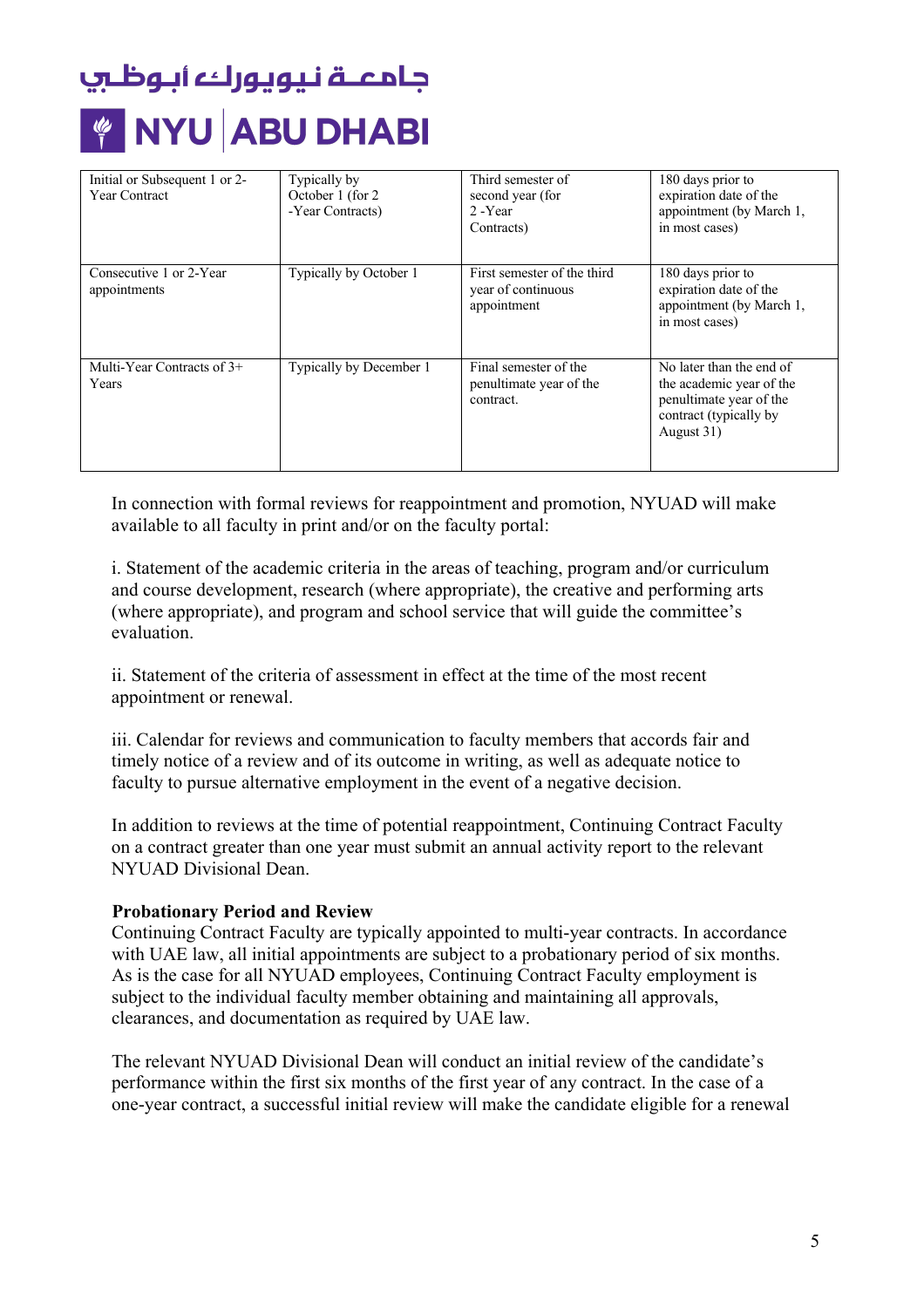of not less than one year.<sup>5</sup> In the case of initial contracts of two or more years, a successful probationary review will lead to the continuation of the full contract.

In the event of a decision to terminate the appointment following a negative initial review, the faculty member must be notified in writing of the probationary review decision in a timely manner, and no later than six months after the beginning of the first year of the contract.

Guiding criteria for review within the first six months of the first year of appointment may include, without limitation, commitment to excellence in teaching, as evidenced by, for example, syllabi and other course materials, course/program development and innovation, instructor development, student advising, classroom observations, reports from program heads, self-presentation, samples of student works (scholarly and/or creative/artistic), and evidence of learning beyond the classroom, student evaluations, etc.; and/or (when applicable) scholarly and artistic/creative activity, including, but not limited to, for example, research, publications, creative productions, exhibitions, and performances; student advising; consistent service including, but not limited to, service to the University community and within and to one's profession; and additional academic roles and administrative responsibilities that contribute to NYUAD and the University's educational, research, and service mission. When appropriate, professional activities and the quality of service contributions to the division and to the university may be considered.

### **Renewal of Contracts**

Continuing Contract Faculty must be subject to formal review. Faculty on multi-year appointments shall be reviewed in the penultimate year of appointment. Faculty on a series of one and/or two-year contracts shall be reviewed in the first semester of the third year of continuous appointment.

A faculty member's eligibility to be considered for reappointment does not create a presumption in favor of reappointment, even if the faculty member has met or exceeded the expectations set out in the contract.

Any review for reappointment and promotion shall consider major curricular and structural changes (e.g. termination of a program) and/or improvements in academic programs, even in those cases in which a candidate satisfies the appropriate standards of achievement for reappointment or promotion. Major curricular or structural changes do not, however, automatically warrant a denial of reappointment. In the case of such changes, the review considers whether the faculty member is able to teach in the revised curriculum or new academic structure and, if so, in what capacity.

If it is established (based on the aforementioned stipulations) by the beginning of the penultimate year of the contract that a position is to be eliminated at the end of the contract term, there is no review and reappointment process; the faculty member shall be so notified in writing by the end of the first month of the penultimate year. However, the faculty member may request a performance review for career development to be conducted within a time framework specified by NYUAD.

 $<sup>5</sup>$  Nothing precludes candidates for renewal from voluntarily requesting contracts of less than one year.</sup>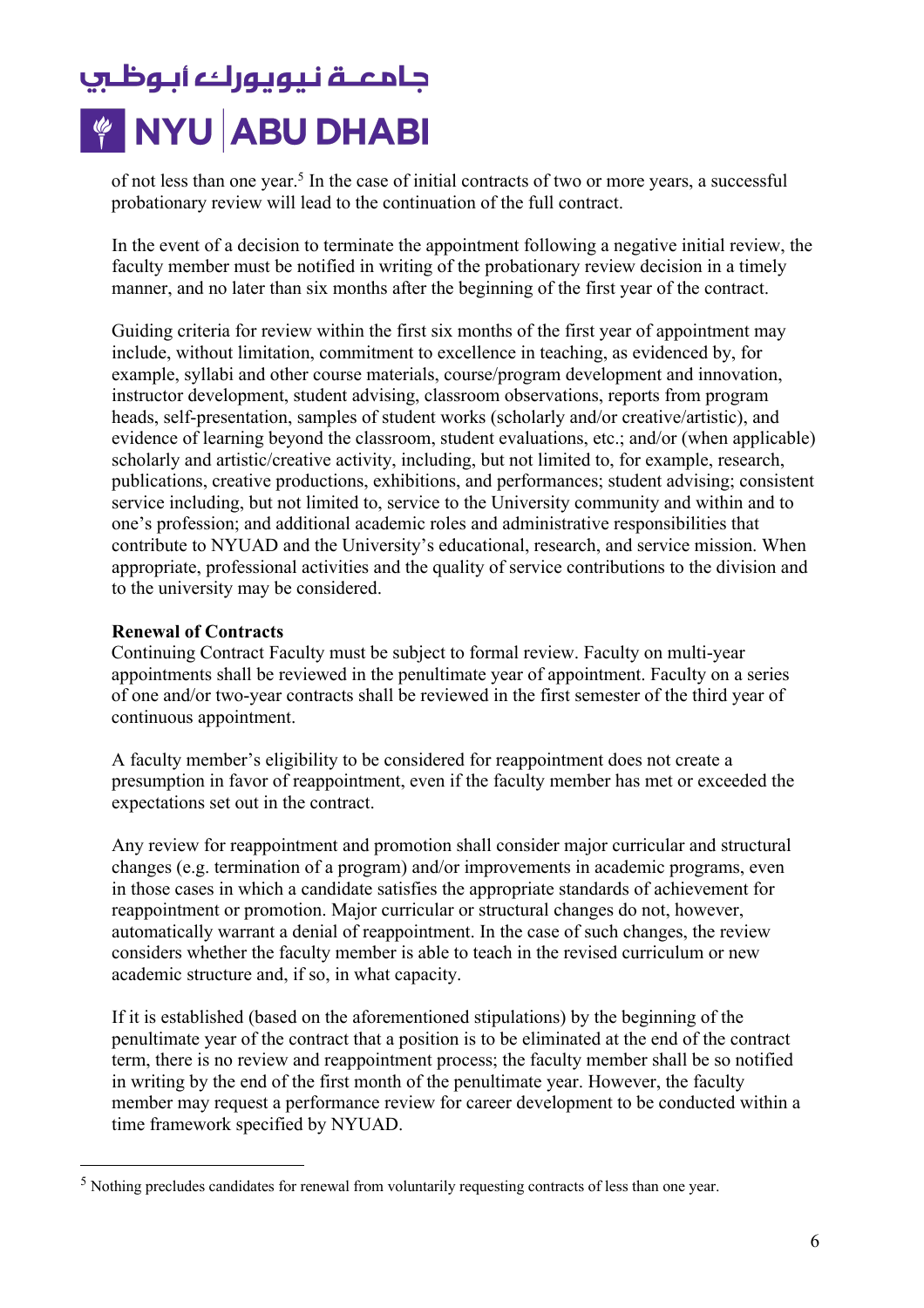### **2. FORMAL REVIEW PROCESS FOR REAPPOINTMENT**

 submits his or her docket for review to the relevant NYUAD Divisional Dean in accordance with the timeline above. The review process for reappointment commences when a candidate for reappointment

### **Preparation of the Docket Materials**

 relevant NYUAD Divisional Dean, the exact makeup of the reappointment and promotion Each division/program or area may determine, with approval from the NYUAD Provost and docket, as appropriate to the specific area or discipline. Normally, dockets should include:

- a. A summary of most salient accomplishments in the statutory areas of review, including teaching philosophy, strategies, and goals; scholarship and creative/artistic achievements (if appropriate); administrative responsibilities (if appropriate); and service to NYUAD. (This summary should normally not exceed 2–3 pages in length and in no case shall exceed 5 single spaced pages.) This summary should be accompanied by a copy of the criteria for review as specified in the original letter of employment.
- changes in academic achievement and accomplishment . b. A current, up-to-date CV. The CV may be updated as the process continues to reflect
- c. Materials that demonstrate teaching effectiveness (e.g., faculty course evaluations, peer observations of teaching, formal assessments of teaching effectiveness, syllabi, lecture notes, assignments or URL, and other relevant documents).
- d. Demonstration of service to the NYUAD community (e.g. curriculum development, faculty governance, student mentoring, etc.).
- e. Where applicable, a professional portfolio (showing publications, creative productions, performances and professional development) demonstrating significant contributions to the field during the appointment period.
- f. Other evidence appropriate to the candidate's discipline.
- g. Candidates are encouraged to include any additional evidence that he or she believes bears on the case for reappointment or promotion, not otherwise identified above.

### **Faculty Review Committee**

- a. The NYUAD Divisional Dean, in consultation with the Program Head or the research center director (when applicable), appoints and charges the Faculty Review Committee. For the composition of the committee, please see section 4.
- are eligible for review. b. Candidates for reappointment or promotion will be notified by the end of the first month of the academic year in the penultimate year of an appointment that they
- c. Candidates will submit materials for review to the NYUAD Divisional Dean prior to the end of the first semester of the penultimate year of the contract (typically by December 1).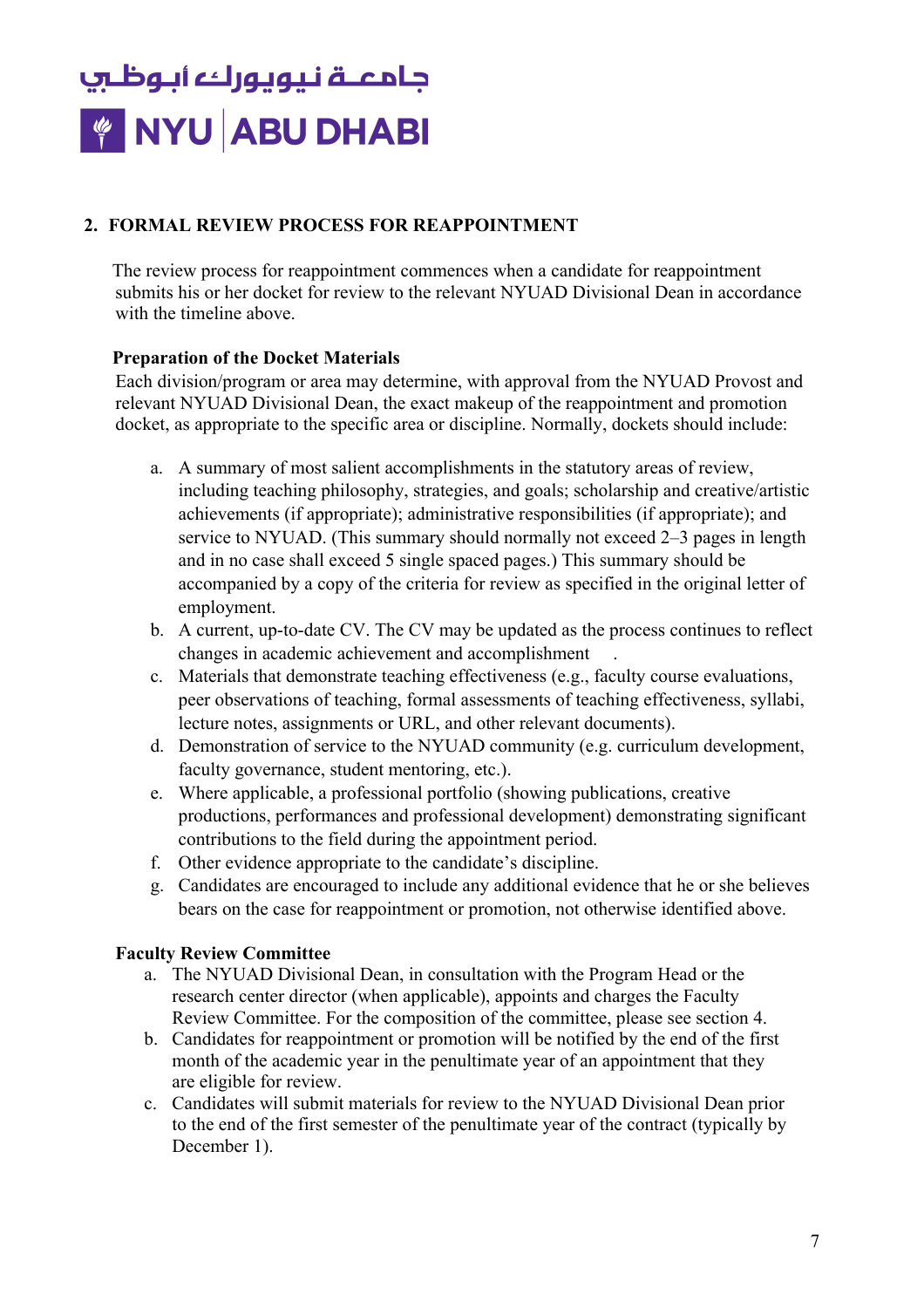- d. The NYUAD Divisional Dean forwards the materials for review to the committee, which assesses it based on the review criteria specified in the candidate's contract and formulates a recommendation for or against reappointment.
- each member of the committee will review and sign it before it is submitted to the relevant NYUAD Divisional Dean. e. The committee submits its recommendation to the NYUAD Divisional Dean along with a written explanation of its assessment. A majority vote of the committee is required for recommendation for reappointment. The committee prepares the written recommendation on reappointment, including any minority opinions. One or more members of the committee may prepare the written recommendation but

### **NYUAD Divisional Dean**

- a. The relevant NYUAD Divisional Dean reviews the recommendation of the Faculty Review Committee and submits his/her recommendation to the NYUAD Provost together with all materials of the docket. The NYUAD Provost may, in turn, seek additional information, and/or internal or external reviews.
- b. In formulating his/her decision, the NYUAD Divisional Dean may seek additional information (including, but not necessarily limited to, internal or external letters of review of the candidate's professional contributions, e.g. student evaluations of teaching, internal letters of review of the candidate's teaching, and service contributions). In the event that external letters are solicited, these evaluators should not be scholars or artists with whom the candidate has been closely associated, such as a thesis advisor, co-author, joint producer, or other close associates.
- Dean's decision is finalized and submitted to the NYUAD Provost. c. If the NYUAD Divisional Dean's decision is contrary to the recommendation of the Faculty Review Committee on reappointment, title, or length of contract, the Dean will provide the committee with reasons for not accepting its recommendation. In case a Dean's decision not to reappoint the candidate is contrary to the committee's recommendation, the committee members will have ten business days in which to provide additional feedback to the Dean before the
- d. If the Dean has any concerns that the candidate is not fulfilling the requirements of the position, these should be clearly outlined in the report submitted to the NYUAD Provost. The Dean must submit a written report to the NYUAD Provost that includes the substance of the review and a recommendation for reappointment, promotion or termination. The Provost conveys his or her decision to the NYUAD Dean. The NYUAD Divisional Dean then conveys the decision to the candidate in writing.
- e. The outcome of the review process will be discussed by the NYUAD Divisional Dean with the candidates in person. Any reservations must be shared in writing and in person with the faculty member, who is obliged to acknowledge receipt of this information by countersigning the report on a summary of the report, so that he or she is under no misunderstanding regarding the expectations for him or her.
- f. In the case of a negative decision, candidates may avail themselves of the grievance procedures outlined in section 6 ("Grievance Procedures").
- g. Continuing Contract Faculty on a one or two-year contract will be notified of the decision no later than 180 days prior to the expiration date of the appointment and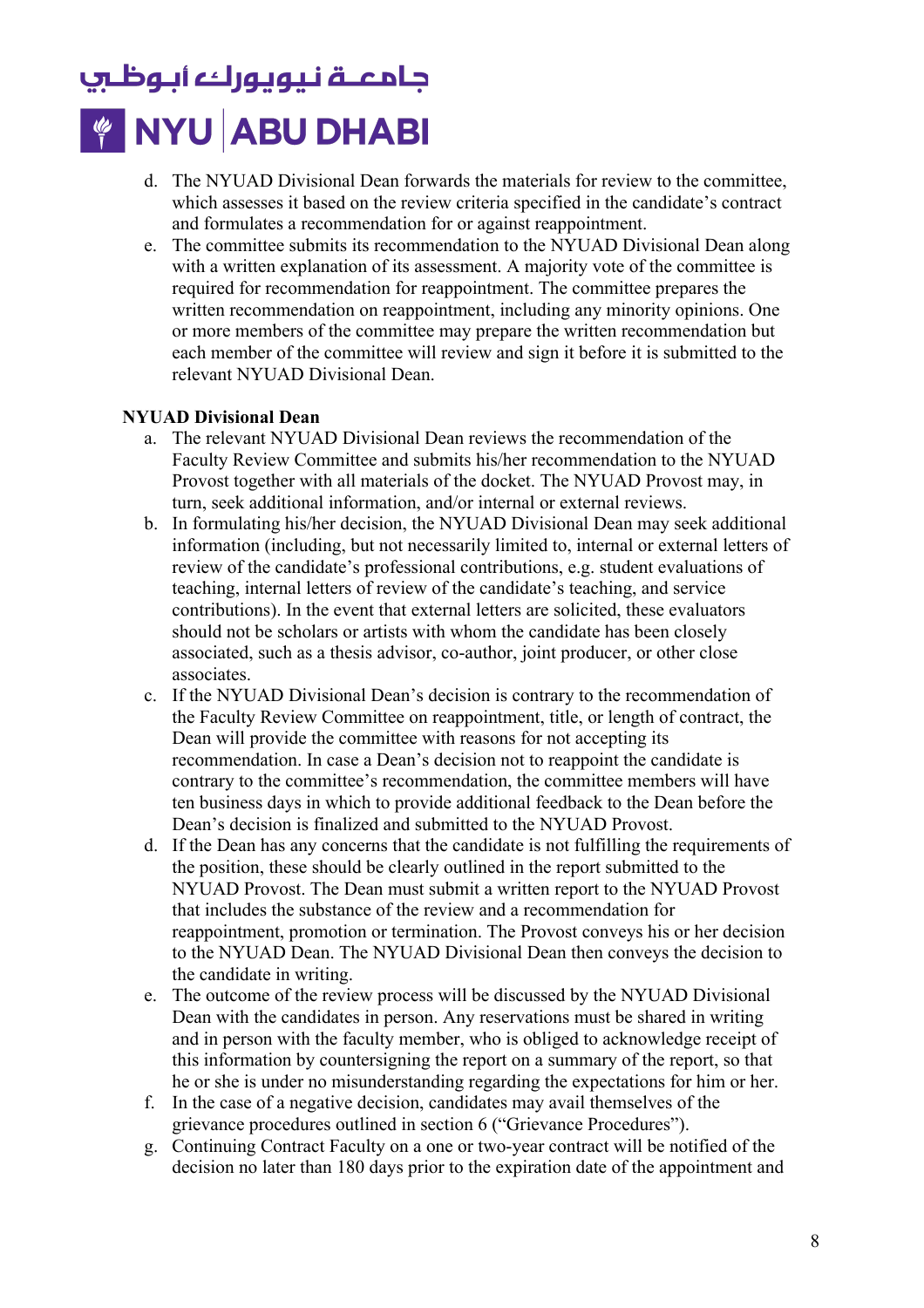in the case of reappointment, receive a contract within the next 4 months. Continuing Contract Faculty on a contract of three or more years will be notified no later than the end of the academic year of the penultimate year of the contract (i.e. August 31, in most cases) together with a contract for reappointment or a written notification of non-reappointment.

- h. In the event of a decision to reappoint, the Continuing Contract Faculty shall complete the remainder of his/her term and shall be reappointed, normally, for another contract of equal or greater length.
- i. In the event of a decision not to reappoint, the Continuing Contract Faculty member shall continue to be under contract until the end of the contract expiry date.

### **3. FORMAL REVIEW PROCESS FOR PROMOTION**

The process for promotion is initiated by the candidate who confirms his/her eligibility with the relevant NYUAD Divisional Dean. The criteria for promotion are set out in each Continuing Contract Faculty's contract, but typically to merit promotion, a candidate must demonstrate a record of outstanding teaching and service and (if applicable) distinguished professional accomplishments. Years served in previous institutions may be taken into consideration.

- promotion to the next rank after two terms of appointment (of at least 4 years each) at at least 4 years) in rank. a. Assistant / Associate Lecturers may be considered for promotion to the next rank after one term of appointment (of at least 3 years) at rank. Lecturers may be considered for rank. For professorial ranks, faculty at the assistant level may be considered for promotion after two terms of appointment (of at least 3 years each) in rank. Faculty at the associate level may be considered for promotion after one term of appointment (of
- b. Any faculty member may submit a request for early promotion to the relevant NYUAD Divisional Dean. A promotion ahead of schedule will be granted only under extraordinary circumstances. It is not normally in the best interest of a candidate or of the institution to propose candidates for promotion ahead of schedule.
- c. The review process for promotion is the same as the process for reappointment as outlined in section 2 of this document. The Faculty Review Committee will provide an assessment for contract renewal purposes, and in the same letter (if applicable) recommend whether the candidate meets the expectations for promotion.
- d. Any negative decision on an application for promotion shall not affect eligibility for the continuation or renewal of an existing contract.
- e. Continuing Contract Faculty appointments are normally not convertible to tenure track appointments. In rare cases, and then only with provostial approval, a non-tenure track position may be converted into a tenure track one for which the incumbent is eligible to apply within the search process. In these rare cases, conversion of a non-tenure track position into a tenure track position will not foreshorten an existing contract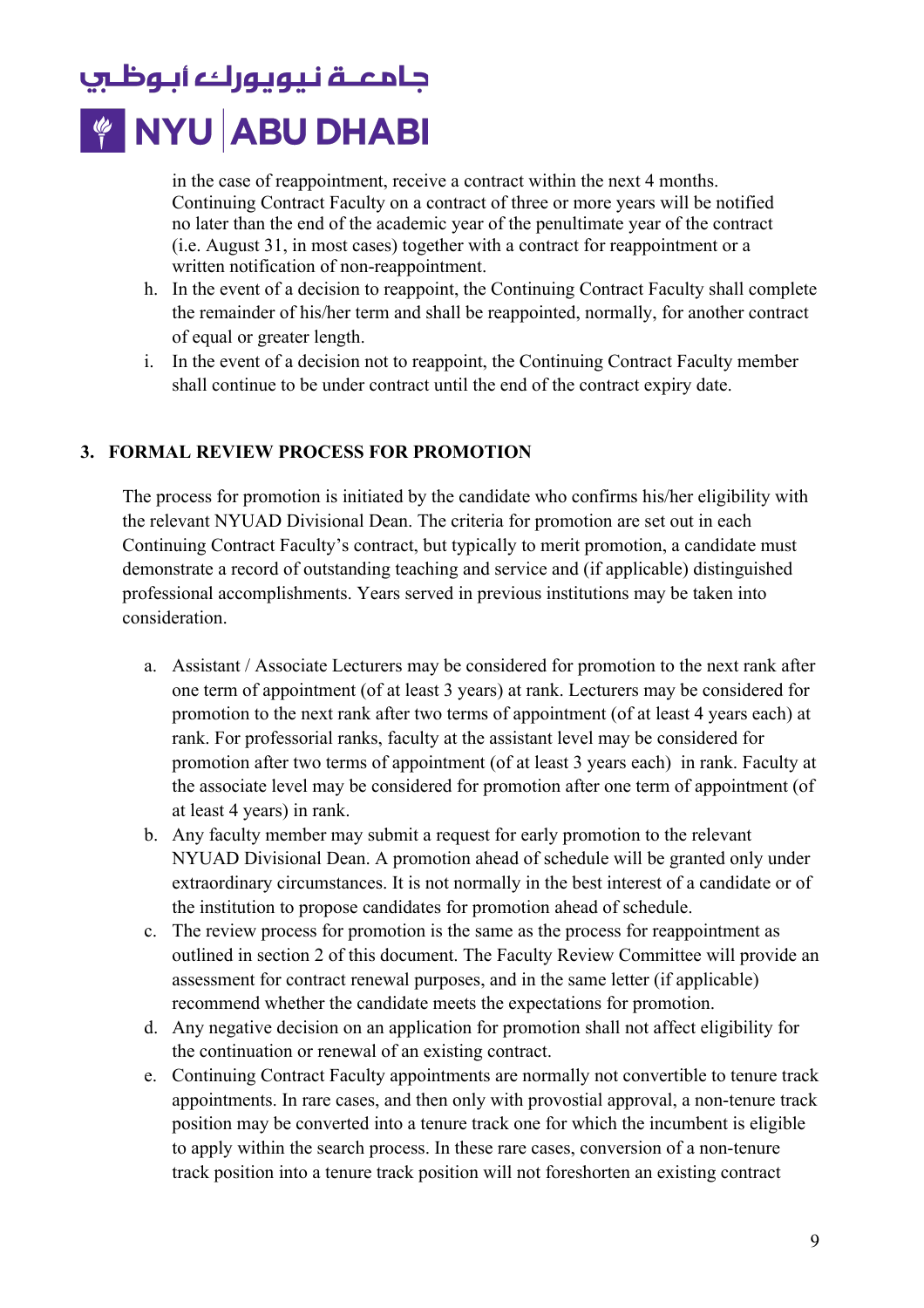duration as could occur, for example, if the conversion occurred before expiration of an existing contract and the contractee was not selected for the tenured or tenure track appointment. However, a Continuing Contract Faculty faculty member must not be prohibited from applying for and being considered for any tenure track opening that arises within his or her unit or elsewhere in the University; nor may his or her doing so be treated with prejudice.

### **4. COMPOSITION OF FACULTY REVIEW COMMITTEE**

- a. The NYUAD Divisional Dean will appoint a Faculty Review Committee of three or five faculty members. At least one member of the committee will normally be a senior member of the Continuing Contract Faculty. Whenever possible, the majority of committee members shall be Continuing Contract Faculty. The committee may also include members of the tenured faculty. Finally, the committee may include an external member (i.e. a scholar/artist from outside of NYU) who is an expert in the field.
- b. In the usual case, the committee for reappointment or promotion shall be composed entirely of faculty of greater rank (whether tenured, tenure-track, or Continuing Contract Faculty) than the candidate, except in the case of a Full Professor, where all committee members need to have the rank of Full Professor. Typically, the majority of the committee shall be from the same academic discipline as the candidate. Typically, at least one member of the committee must be an NYUAD faculty member. Other members may be drawn from faculty at NYU portal campuses in New York and Shanghai.
- c. In the review of any particular case, committee members must recuse themselves in the case of an apparent or actual conflict of interest.
- d. The committee may seek additional information (including, but not necessarily limited to, internal or external letters of review of the candidate's professional contributions). In the event that external letters are solicited, these evaluators should not be scholars or artists with whom the candidate has been closely associated, such as a thesis advisor, co-author, joint producer, or other close associates.

### **5. GROUNDS FOR STOPPING THE CONTRACT CLOCK**

The contract clock may be stopped for reasonable cause, e.g. medical, personal, as primary caregiver for child, spouse, parent, domestic partner, or by contractual stipulation or negotiation.